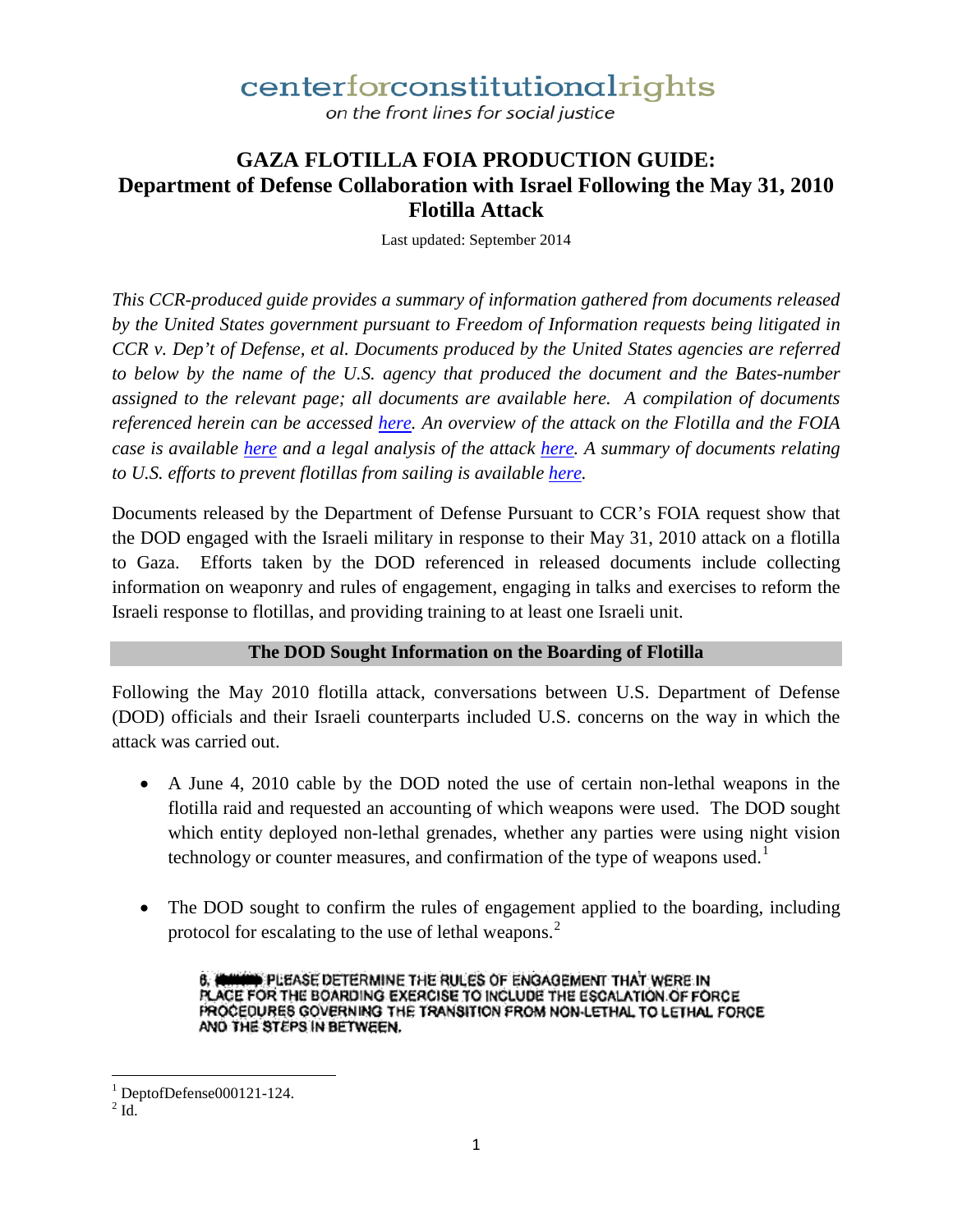on the front lines for social justice

### **GAZA FLOTILLA FOIA PRODUCTION GUIDE: Department of Defense Collaboration with Israel Following the May 31, 2010 Flotilla Attack**

Last updated: September 2014

• *Comment: This information would be critical evidence for an investigation into the attack, however, because of redactions and withholding of documents it is unclear*  whether there was a credible response from the Israeli military, and whether that *response was shared with investigative agencies in the U.S. or abroad.*

#### **DOD Worked Directly With Israel post-Attack to Revise its Boarding Protocol**

Within days of the May 31, 2010 attack on the Gaza Freedom Flotilla, the DOD was taking efforts to shift Israeli response to flotilla vessels.

• A briefing memo prepared in advance of a June 3, 2010 meeting in the White House Situation Roomon noted additional ships would soon be challenging Israel's blockade of the Gaza strip,  $3$  and steps needed to be taken to ensure that a repeat of the May 31, 2010 attack didn't occur.

- Israeli political and military leadership is likely convinced that allowing the next Flotilla ship to arrive in Gaza is not a viable solution; therefore, our aim should be to mitigate the risk of a recurrence of the 31 May confrontation.

- Options for responding to the vessels centered on engagement with Israel to prepare:
	- o Near term (0-10 days): Includes staff talks, mil to mil exchanges, and bi lateral type talks. Purpose: Fact finding, share lessons learned, techniques, decision-making process, understand INF capability gaps/limitations, focus on ROE, EOF, etc.
	- o Mid term (11-60 days): Increase awareness with Rules of Engagement, Escalation of Force decisions, USN JAG perspective into the Israeli interpretation of the USN's Commander's Handbook for Law of the Sea, ISR techniques (unblinking eye concept) and Intel Prep of the Environment. Assess INF training and provide SMEs as requested to fill any gaps. Purpose: Share relevant "Preparation of the battlespace" type lessons and techniques and explore non-kinetic means of VBSS, including using civilian vessels.
	- o Long Term (60+ days): Conduct long-term training as requested, robust mil to mil exchanges and tabletop exercises focusing on decision making at the operational and strategic levels. Purpose: Share and increase awareness on leader development and decision making skills (abort criteria, for example).

,

l

<span id="page-1-0"></span> $3$  DOD Document, Executive Summary of "Read Ahead for Gaza Flotilla PC (WHSR, 3 June 2010, 18-15-1945), June 3, 2010, CCRGallagher/10-L-1242/JS/000017-19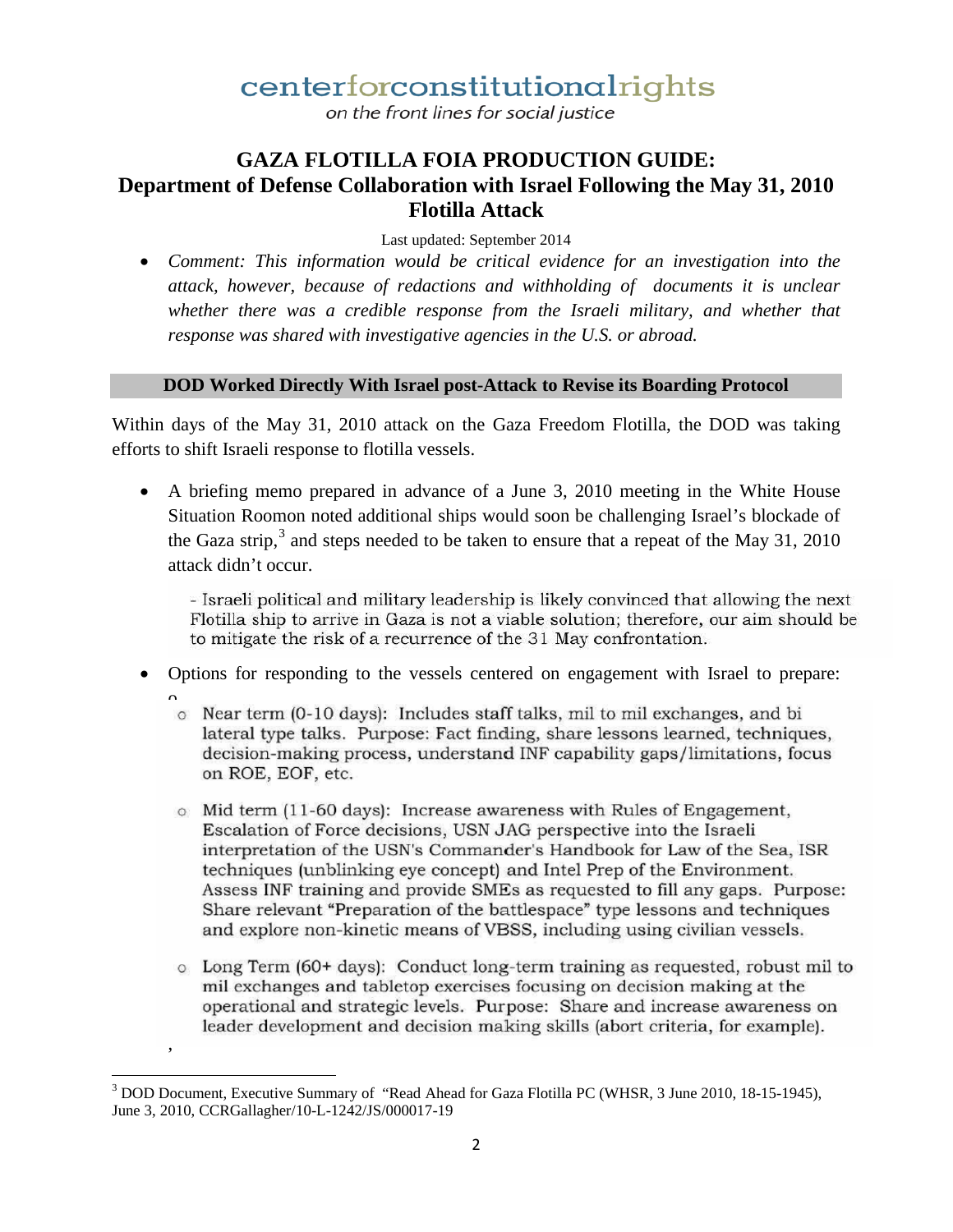on the front lines for social justice

### **GAZA FLOTILLA FOIA PRODUCTION GUIDE: Department of Defense Collaboration with Israel Following the May 31, 2010 Flotilla Attack**

Last updated: September 2014

- In order to do so the DOD needed to "convince INF to embrace immediate near term goals listed above."[4](#page-2-0)
- On June 24, 2010, talkings point drafted for the Under Secretary of Defense for Policy included the line that "we are open to having a discussion with you on non-boarding redirection of blockade running vessels."<sup>[5](#page-2-1)</sup>
- Proposed talking points<sup>[6](#page-2-2)</sup> for Admiral Michael Mullen and Israeli Liutenant General Ashkenazi include suggestions that Mullen broach the topic by asking questions such as:

- We have the utmost respect for the IDF's training and professionalism. Do you see this as an anomaly amidst many VBSS' gone well? Do you see it as an Intel Prep of the Environment or surveillance mishap, a decision-making process foul--or something different altogether?

• While making these efforts, internally, the DOD expressed concern about being seen as enforcing the Israeli blockade of Gaza:<sup>[7](#page-2-3)</sup>

- Risk to U.S. interests is that publicity of U.S. training/mentoring of the INF will be perceived as U.S. complicity with the Israeli blockade. If the INF employs US techniques and fails, we risk being held accountable.

- Additional risk to U.S. interests exists in not publically supporting Israel's right to protect itself from terror activities (rockets) through the use of a blockade

<span id="page-2-0"></span> $4$  Id.  $\overline{\phantom{a}}$ 

<span id="page-2-1"></span> $5$  DOD, Document: "Talking Points for Under Secretary of Defense for Policy," June 24, 2010, DeptofDefense0046.  $6$  DOD, Document: "Proposed Talking Points for CJCS Phone Call with LTG Ashkenazi," Undated, CCR

<span id="page-2-2"></span>Gallagher/10-L-1242/JS/000024-25.<br><sup>7</sup> DOD Document, Executive Summary of "Read Ahead for Gaza Flotilla PC (WHSR, 3 June 2010, 18-15-1945),

<span id="page-2-3"></span>June 3, 2010, CCRGallagher/10-L-1242/JS/000017-19